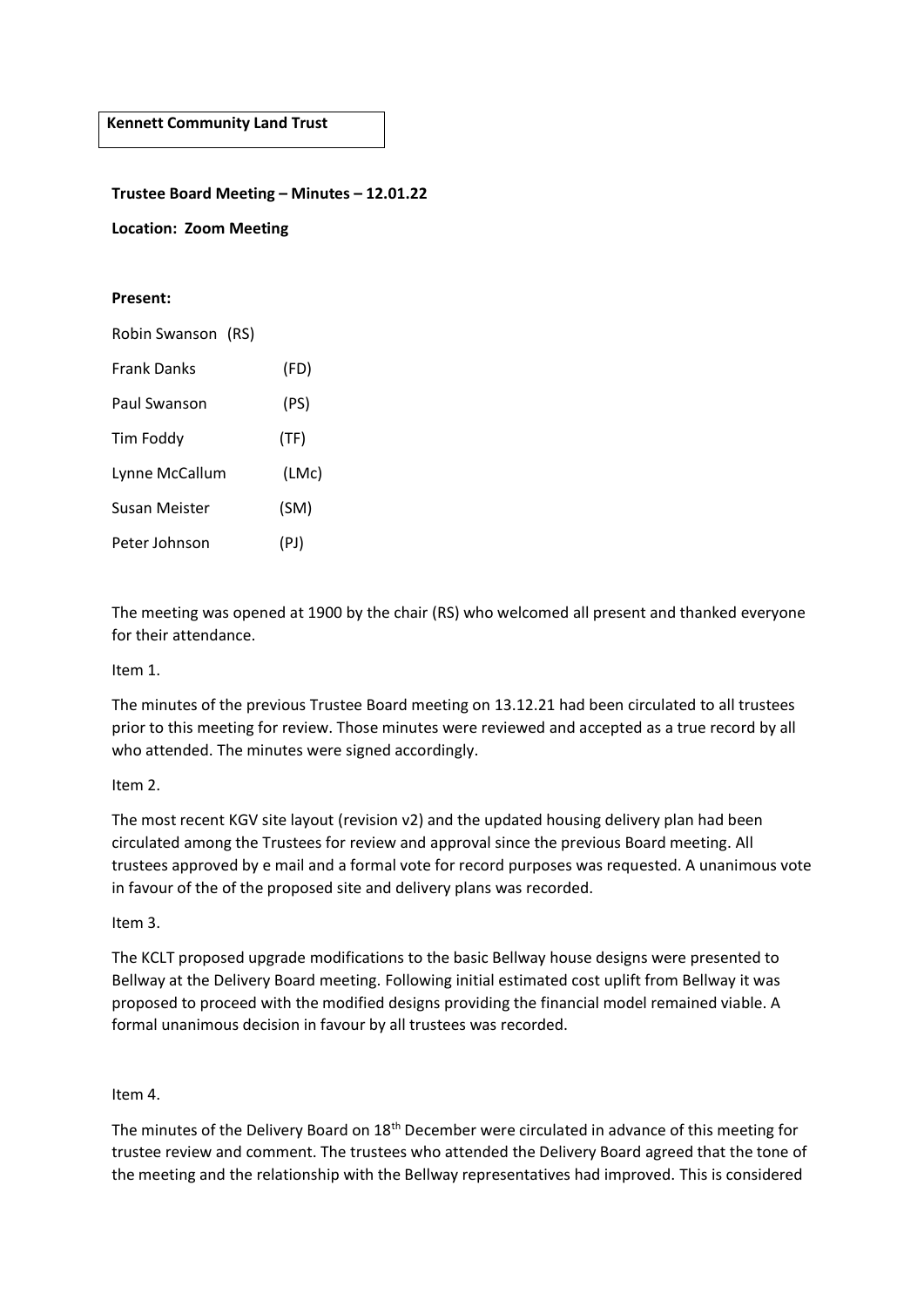to be the result of a meeting between ECDC and Bellway following concerns presented to ECDC by the Trust had been presented.

Several concerns remain and a number of actions by Bellway have yet to be addressed which include:

The formation of the Technical WG which was been broadly agreed to but so far, no definite feedback had been received.

· Notification of the Bellway Sustainability/Ecology Liaison POC (Action Point (h) in the Minutes of last DB).

There also remains a general feeling that progress is not fast enough for a satisfactory conclusion of the KCLT/Bellway Sale Agreement by March because there is a need to bottom out the additional costs for the CLT homes and to confirm plans/specifications are amended for the contract. It is considered that the Tech WG will help in this respect because with face-to-face meetings (albeit virtually) with the Bellway Technical Team, this will perhaps negate the need to wait for 3 weeks between Delivery Board meetings.

The Chair (RS) committed to contact the Bellway representative by telephone to emphasise the Trust's concerns and stimulate progress.

## **Action – (RS)**

## Item 5.

The Chair (RS) presented the Pamwin model which had been updated to include the additional costings received from Bellway to cover the design modifications and a nominal £3000/house uplift for Specification modifications requested by the Trust. This indicated that the financial model remains viable. He also advised that the funding provider (Triodos) had reconfirmed their offer to the Trust using the results of the revised model and that the funding remained within affordability levels.

## Item 6.

The trustees discussed at length the scope and aspirations of the provisions in the rental and shared ownership gardens. (PS) is the focal point for this and stated that the specification from the developer limits the rear gardens to rotovation of the ground only and that, as a minimum, turfing should be planted. As Bellway will be utilising a turfing contractor to turf the front gardens it is proposed to explore the possibility of the rear gardens being done at the same time to minimise costs to the trust.

It was suggested that an area of turf/wild flowers be planted within the rear gardens. This had a mixed response with a thought that different tenants would maintain their rented gardens to varying levels and may in some cases be wasted. It was therefore suggested that a plant fund be set up to provide a nominal allowance for tenants who wished to plant shrubs etc in rental gardens. It was agreed to re-visit this nearer completion to decide the parameters. A trustee with landlord experience revealed that in his properties the input from his tenants into the gardens was zero.

Fencing was discussed at length. The ideal was considered to be 4" concrete slotted posts with concrete gravel boards and close board fencing. It is felt that Bellway will install boundary fencing to